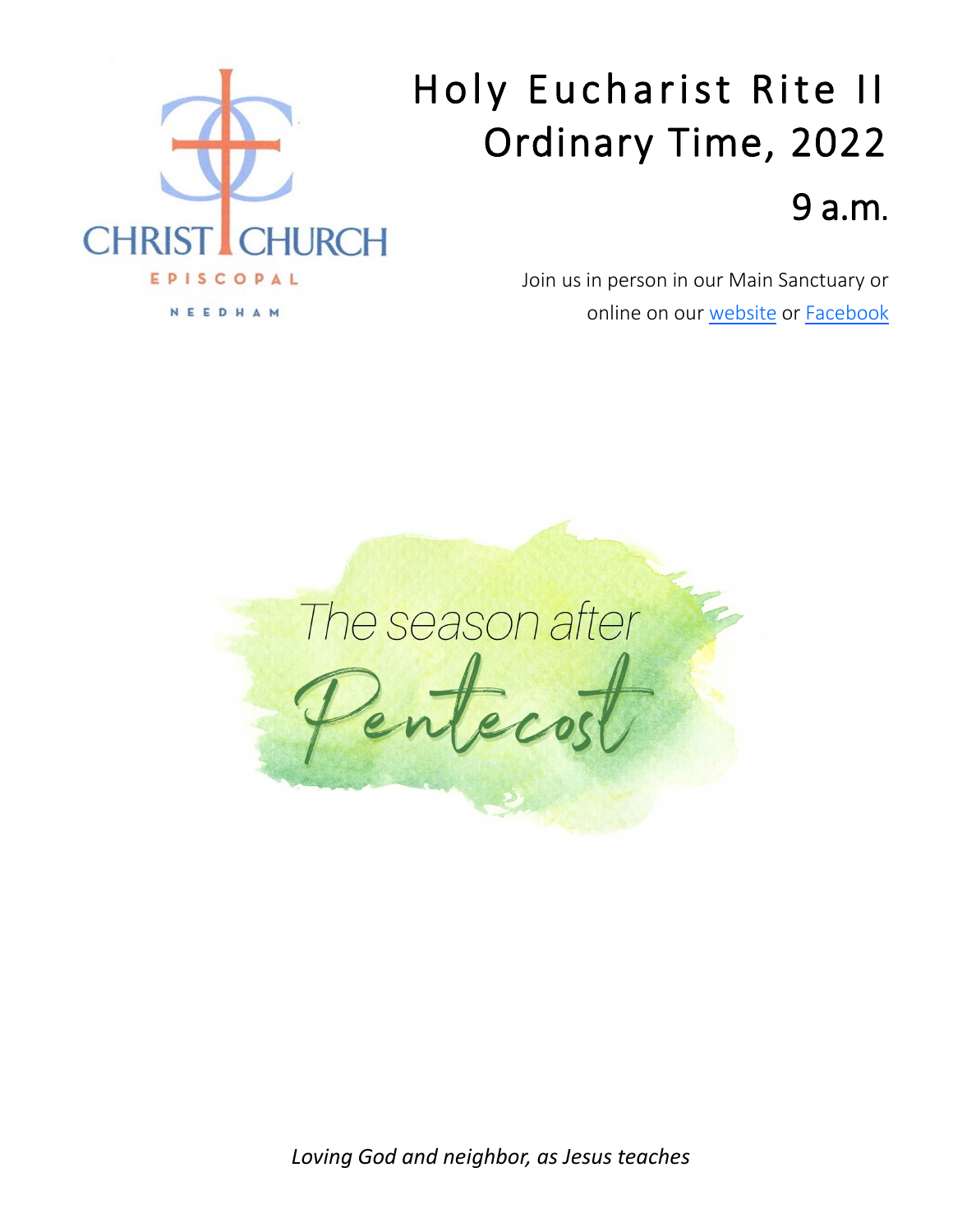*The day's readings and music are found in our weekly eBlast. Sign up to receive the eBlast [here.](https://ccneedham.org/sign-up-for-our-email-list/)* 

#### **Piano Prelude**

### **Opening Hymn**

### **THE WORD OF GOD**

#### *Please stand as able.*

#### **Opening Acclamation**

*Celebrant* Blessed be God, Creator, Christ and Spirit.

### *People* **And blessed be God's kingdom, now and forever. Amen.**

*Celebrant* Almighty God, to you all hearts are open, all desires known, and from you no secrets are hid: Cleanse the thoughts of our hearts by the inspiration of your Holy Spirit, that we may perfectly love you, and worthily magnify your holy Name; through Christ our Lord.

*People* **Amen.**

#### **Gloria**

*All* **Glory to God in the highest, and peace to his people on earth. Lord God, heavenly King, almighty God and Father, we worship you, we give you thanks, we praise you for your glory. Lord Jesus Christ, only Son of the Father, Lord God, Lamb of God, you take away the sin of the world: have mercy on us; you are seated at the right hand of the Father: receive our prayer. For you alone are the Holy One, you alone are the Lord, you alone are the Most High, Jesus Christ, with the Holy Spirit, in the glory of God the Father. Amen.** 

#### *Please remain standing as able.*

#### **The Collect of the Day**

*Celebrant* The Lord be with you. *People* **And also with you.** *Celebrant* Let us pray.

#### *Please be seated.*

#### **Welcome**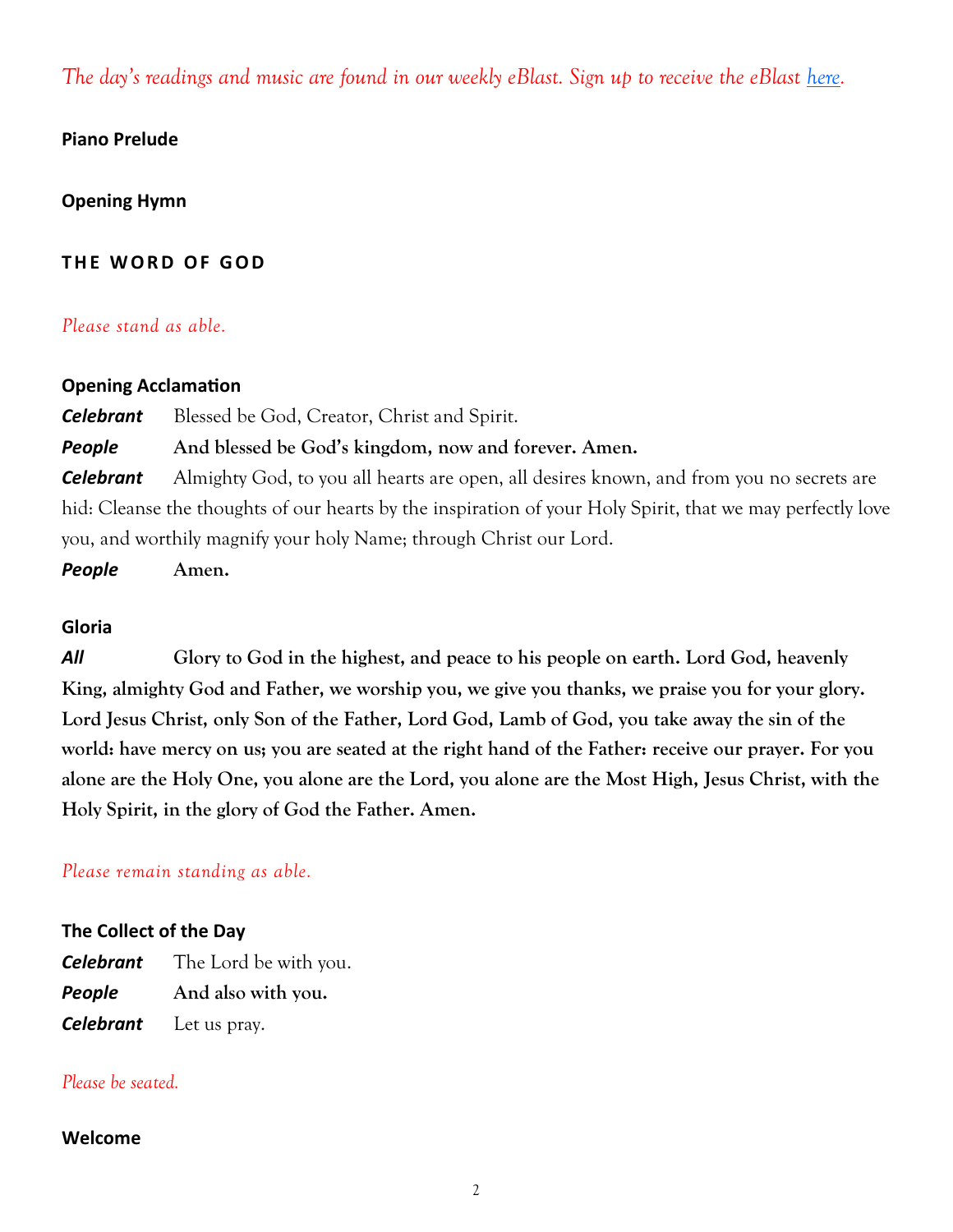#### **The First Lesson**

#### *At the conclusion of the reading:*

**Lector** Hear what the Spirit is saying to God's people.

*People* **Thanks be to God.**

#### **The Psalm**

*The psalm is read responsively, breaking at the asterisk (\*).*

#### **The Second Lesson**

#### *At the conclusion of the reading:*

| Lector | Hear what the Spirit is saying to God's people. |
|--------|-------------------------------------------------|
| People | Thanks be to God.                               |

#### *Please stand as able.*

#### **The Gospel**

*Celebrant* The Holy Gospel of our Savior Jesus Christ.

*People* **Glory to you, Lord Christ.**

*At the conclusion of The Gospel:*

*Celebrant* The Gospel of the Lord.

*People* **Praise to you, Lord Christ.**

#### **The Sermon**

*A period of silent reflection follows the sermon.*

*Please stand as able.* 

*All* **We believe in one God, the Father, the Almighty, maker of heaven and earth, of all that is, seen and unseen.**

> **We believe in one Lord, Jesus Christ, the only Son of God, eternally begotten of the Father, God from God, Light from Light,**

**The Nicene Creed** *Book of Common Prayer*, p. 358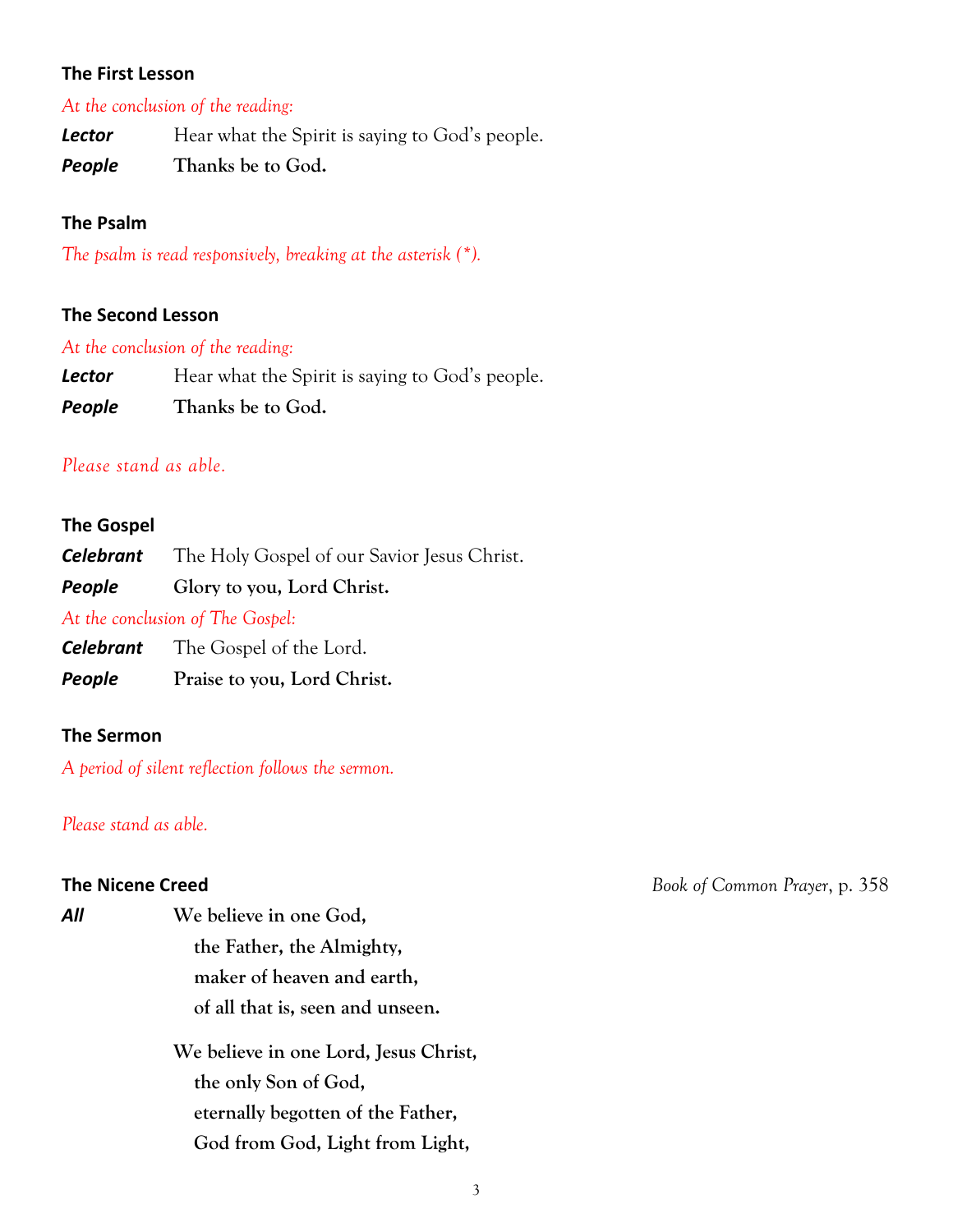| true God from true God,                                       |
|---------------------------------------------------------------|
| begotten, not made,                                           |
| of one Being with the Father.                                 |
| Through him all things were made.                             |
| For us and for our salvation                                  |
| he came down from heaven:                                     |
| by the power of the Holy Spirit                               |
| he became incarnate from the Virgin Mary,                     |
| and was made man.                                             |
| For our sake he was crucified under Pontius Pilate;           |
| he suffered death and was buried.                             |
| On the third day he rose again                                |
| in accordance with the Scriptures;                            |
| he ascended into heaven                                       |
| and is seated at the right hand of the Father.                |
| He will come again in glory to judge the living and the dead, |
| and his kingdom will have no end.                             |
| We believe in the Holy Spirit, the Lord, the giver of life,   |
| who proceeds from the Father and the Son.                     |
| With the Father and the Son he is worshiped and glorified.    |
| He has spoken through the Prophets.                           |
| We believe in one holy catholic and apostolic Church.         |
| We acknowledge one baptism for the forgiveness of sins.       |
| We look for the resurrection of the dead,                     |

 **and the life of the world to come. Amen.**

*Please stand or kneel as able.*

## **Prayers of the People, Form IV** *Book of Common Prayer***, p. 388**

*The congregation is invited to offer prayers, either silently or aloud.*

*Intercessor* Let us pray for the Church and for the world. Grant, Almighty God, that all who confess your Name may be united in your truth, live together in your love, and reveal your glory in the world. Lord, in your mercy

*People* **Hear our prayer.**

*Intercessor* Guide the people of this land, and of all the nations, in the ways of justice and peace; that we may honor one another and serve the common good. Lord, in your mercy

*People* **Hear our prayer***.*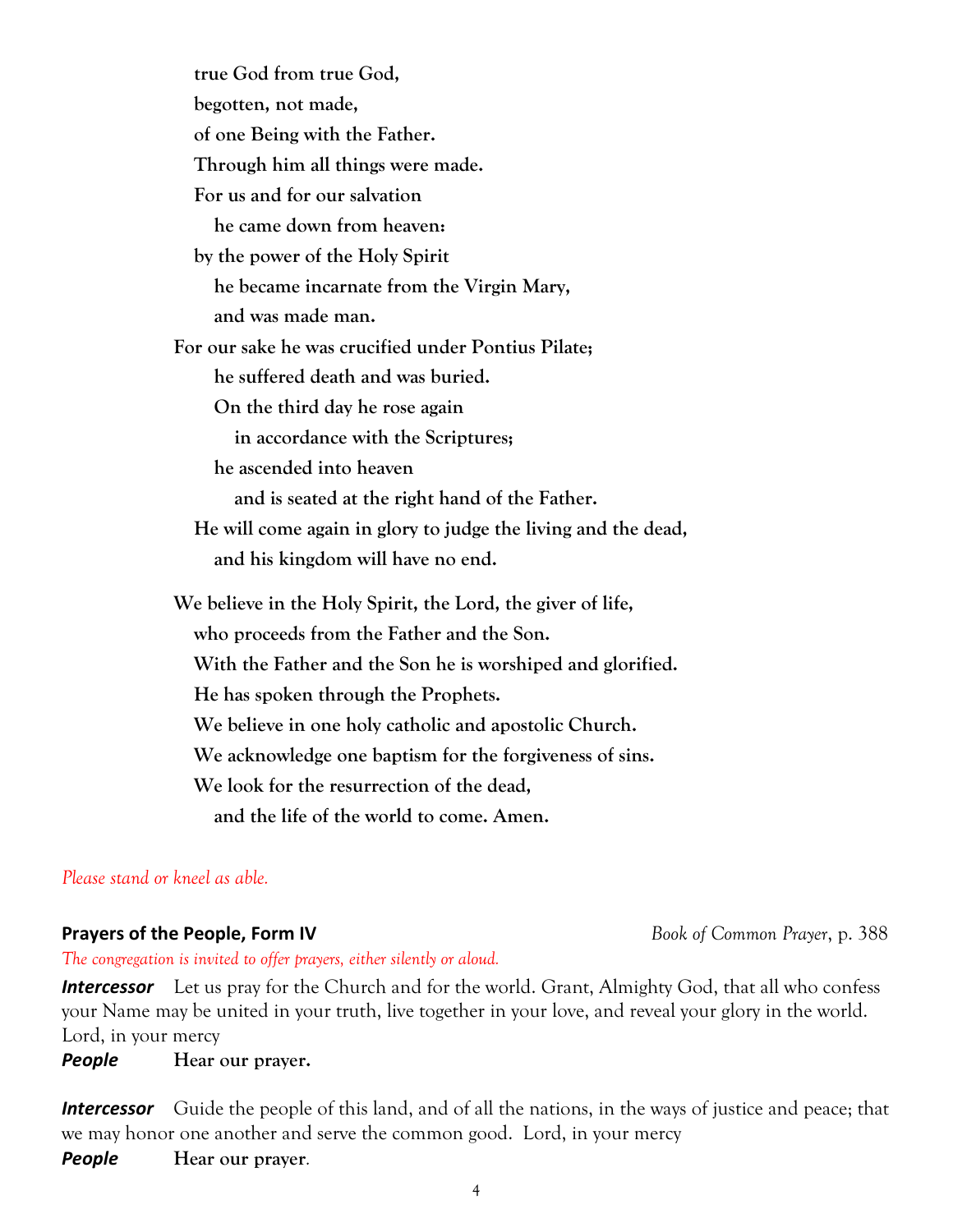**Intercessor** Give us all a reverence for the earth as your own creation, that we may use its resources rightly in the service of others and to your honor and glory. Lord, in your mercy

*People* **Hear our prayer.**

**Intercessor** Bless all whose lives are closely linked with ours, and grant that we may serve Christ in them, and love one another as he loves us. Lord, in your mercy

*People* **Hear our prayer.**

**Intercessor** Comfort and heal all those who suffer in body, mind, or spirit; give them courage and hope in their troubles, and bring them the joy of your salvation. Lord, in your mercy

*People* **Hear our prayer***.*

**Intercessor** We commend to your mercy all who have died, that your will for them may be fulfilled; and we pray that we may share with all your saints in your eternal kingdom. Lord, in your mercy *People* **Hear our prayer.**

*Celebrant* Lord, hear the prayers of thy people; and what we have asked faithfully, grant that we may obtain effectually; to the glory of thy Name; through Jesus Christ our Lord. **Amen.**

**Confession of Sin** *Book of Common Prayer*, p. 360

*Celebrant* Let us confess our sins against God and our neighbor.

*Please kneel, as able. A brief pause is observed.*

*All* **Most merciful God, we confess that we have sinned against you in thought, word, and deed, by what we have done, and by what we have left undone. We have not loved you with our whole heart; we have not loved our neighbors as ourselves. We are truly sorry and we humbly repent. For the sake of your Son Jesus Christ, have mercy on us and forgive us; that we may delight in your will, and walk in your ways, to the glory of your Name. Amen.**

#### **Absolution**

*Celebrant* Almighty God have mercy on you, forgive you all your sins through the grace of Jesus Christ, strengthen you in all goodness, and by the power of the Holy Spirit keep you in eternal life. **Amen.** 

#### *Please stand as able.*

**The Peace** *Celebrant* The peace of the Lord be always with you. *People* **And also with you.**

*The people exchange a brief sign of Christ's peace.*

#### **Announcements**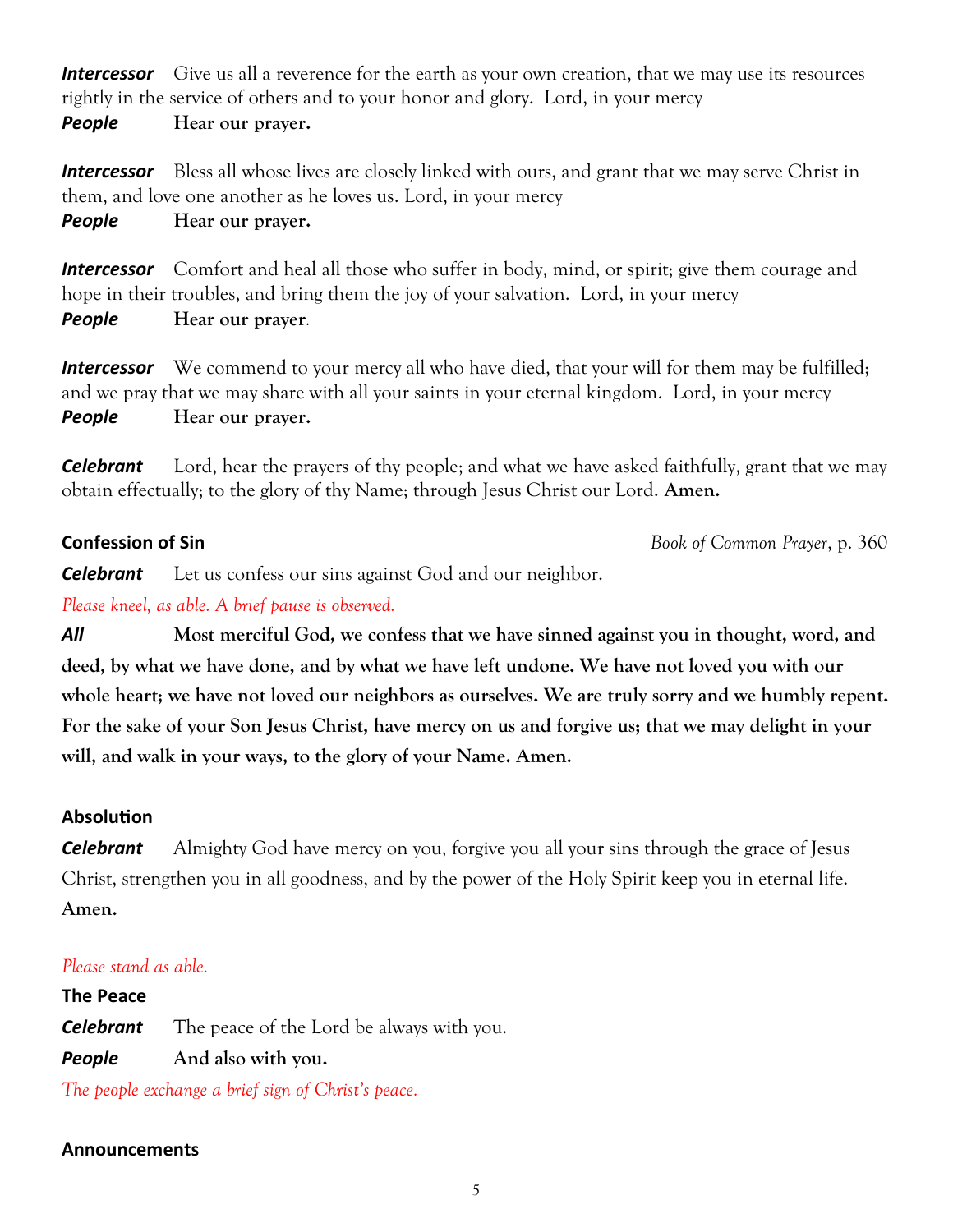### **THE HOLY COMMUNION**

#### *Please stand as able.*

#### **Offering of the Gifts of Bread and Wine**

#### **The Great Thanksgiving - Prayer A** *Book of Common Prayer*, p. 361

| Let us give thanks to the Lord our God.    |
|--------------------------------------------|
| It is right to give God thanks and praise. |
|                                            |

*Celebrant* It is truly right, and good and joyful, to give you thanks, all-holy God, source of life and fountain of mercy. You have filled us and all creation with your blessing and fed us with your constant love; you have redeemed us in Jesus Christ and knit us into one body. Through your Spirit you replenish us and call us to fullness of life. Therefore, joining with Angels and Archangels and with the faithful of every generation, we lift our voices with all creation as we say:

*All* **Holy, holy, holy Lord, God of power and might, heaven and earth are full of your glory: Hosanna in the highest. Blessed is he who comes in the name of the Lord. Hosanna in the highest.**

#### *Please kneel as able.*

*Celebrant* Holy and gracious God: In your infinite love you made us for yourself; and, when we had fallen into sin and become subject to evil and death, you, in your mercy, sent Jesus Christ, your only and eternal Son, to share our human nature, to live and die as one of us, to reconcile us to you, the God and Father of all. He stretched out his arms upon the cross, and offered himself, in obedience to your will, a perfect sacrifice for the whole world.

On the night he was handed over to suffering and death, our Lord Jesus Christ took bread; and when he had given thanks to you, he broke it, and gave it to his disciples, and said, "Take, eat: This is my Body, which is given for you. Do this for the remembrance of me."

After supper he took the cup of wine; and when he had given thanks, he gave it to them, and said,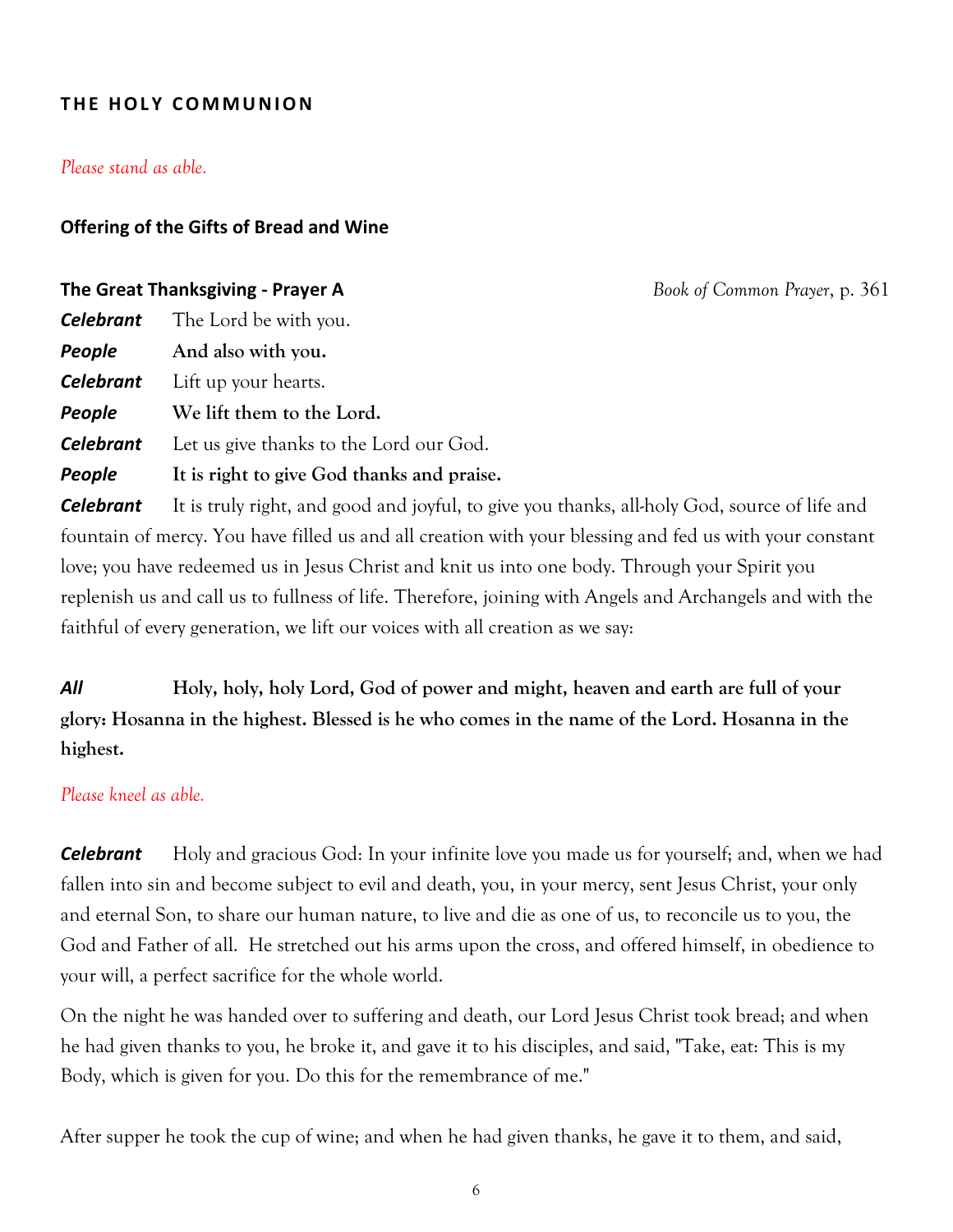"Drink this, all of you: This is my Blood of the new Covenant, which is shed for you and for all for the forgiveness of sins. Whenever you drink it, do this for the remembrance of me." Therefore we proclaim the mystery of faith:

### *All* **Christ has died. Christ is risen. Christ will come again.**

*Celebrant* We celebrate the memorial of our redemption, O God, in this sacrifice of praise and thanksgiving. Recalling his death, resurrection, and ascension, we offer you these gifts.

Sanctify them by your Holy Spirit to be for your people the Body and Blood of your Son, the holy food and drink of new and unending life in him. Sanctify us also that we may faithfully receive this holy Sacrament, and serve you in unity, constancy, and peace; and at the last day bring us with all your saints into the joy of your eternal kingdom.All this we ask through your Son Jesus Christ: By him, and with him, and in him, in the unity of the Holy Spirit all honor and glory is yours, Almighty God, now and for ever.

| All                          | Amen.                                                            |
|------------------------------|------------------------------------------------------------------|
| <b>Celebrant</b>             | And now, as our Savior Christ has taught us, we are bold to say, |
| All                          | Our Father, who art in heaven,                                   |
|                              | hallowed be thy Name,                                            |
|                              | thy kingdom come,                                                |
|                              | thy will be done,                                                |
|                              | on earth as it is in heaven.                                     |
|                              | Give us this day our daily bread.                                |
|                              | And forgive us our trespasses,                                   |
|                              | as we forgive those                                              |
|                              | who trespass against us.                                         |
|                              | And lead us not into temptation,                                 |
|                              | but deliver us from evil.                                        |
|                              | For thine is the kingdom,                                        |
|                              | and the power, and the glory,                                    |
|                              | for ever and ever. Amen.                                         |
| The Breaking of the Bread    |                                                                  |
| A period of silence is kept. |                                                                  |
|                              |                                                                  |

*Celebrant* Alleluia. Christ our Passover is sacrificed for us; *All* **Therefore let us keep the feast. Alleluia.**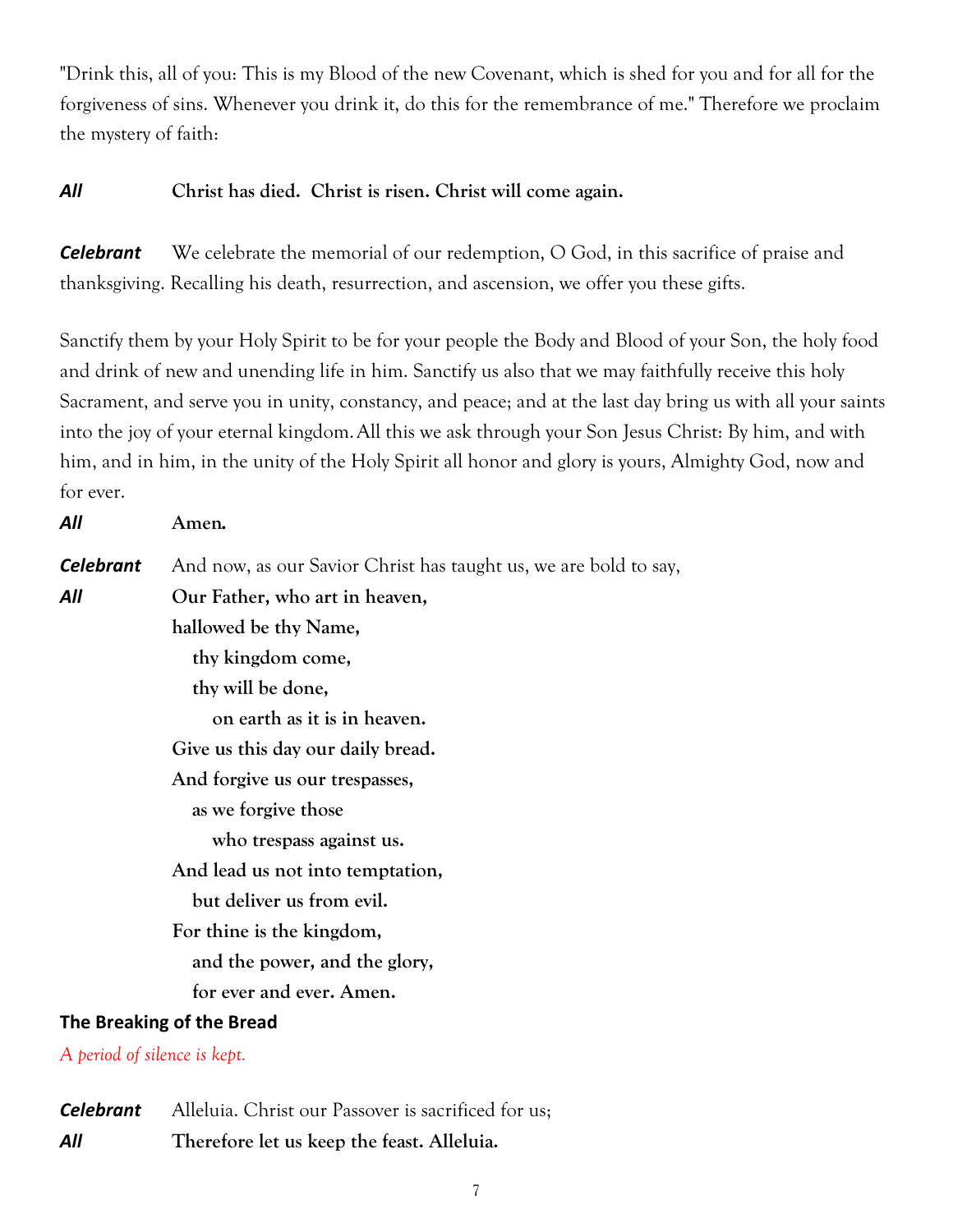#### **The Invitation**

*Celebrant* The Gifts of God for the People of God. Take them in remembrance that Christ died and lives for you, and feed on him in your hearts by faith, with thanksgiving.

#### **The Communion**

*All are invited to come forward to the Lord's Table. If you prefer a blessing rather than the bread, please cross your hands over your chest.*

#### **Communion Music**

**Post-Communion Prayer** *Enriching Our Worship*, p. 69

#### *Please kneel as able.*

*Celebrant* Let us pray.

*All* **God of abundance, you have fed us with the bread of life and cup of salvation; you have united us with Christ and one another; and you have made us one with all your people in heaven and on earth. Now send us forth in the power of your Spirit, that we may proclaim your redeeming love to the world and continue for ever in the risen life of Christ our Savior. Amen.** 

**The Blessing adapted from** *Church of England* **adapted from** *Church of England* 

*Celebrant* The Wisdom of God, the Love of God, and the Grace of God strengthen you to be Christ's hands and heart in this world; and the blessing of God Almighty, Father, Son and Holy Spirit be upon you and remain with you always. **Amen.** 

#### *Please stand as able.*

#### **Closing Hymn**

*After the Closing Hymn, the Celebrant and Crucifer process to the back. Please sit to enjoy the postlude before the dismissal.* 

#### **Piano Postlude**

#### *Please stand as able.*

#### **The Dismissal**

*Celebrant* Alleluia, Alleluia. Let us go forth rejoicing in the power of the Spirit. *People* **Thanks be to God. Alleluia, Alleluia.**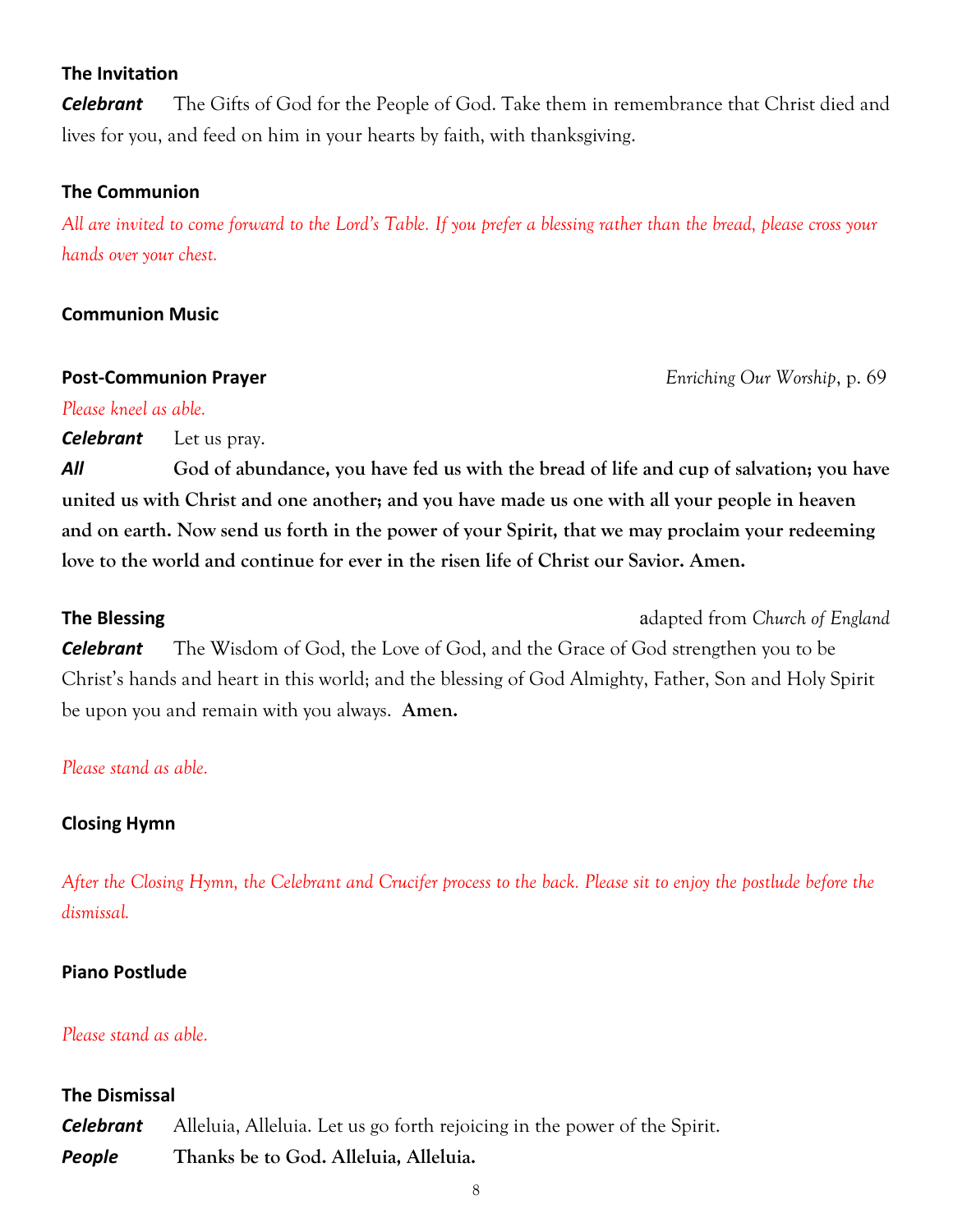#### **THOSE WHO SERVE**

*We have opportunities for lay assistants to serve during worship throughout the year. If you haven't been involved before, now is a great time to try it out! Sign up online [here.](https://ccneedham.org/sign-up-for-lay-service/)* 

#### **ONLINE LOOSE PLATE**

*[Your gift](https://onrealm.org/ccneedham/give/looseplate) supports the mission and ministry of Christ Church to love God and neighbor, as Jesus teaches.*



*Front Cover Image by Cassandra Dias, Parish Administrator at [Trinity Church,](https://www.trinitynewport.org/) Newport, RI* 

*Hymns are from The Hymnal 1982 unless noted.* 

*Music reprinted and broadcasted with permission under ONE LICENSE #A-7117410. All rights reserved. Music reprinted and broadcasted with permission from St. James Music Press. Lic#1106*

*Worship materials come from the Book of Common Prayer unless otherwise noted. The Bible texts of the Old Testament, Epistle and Gospel lessons are from the New Revised Standard Version Bible, copyright 1989 by the Division of Christian Education of the National Council of the Church of Christ in the USA, and used by permission. The Collects, Psalms and Canticles are from the Book of Common Prayer, 1979. Sourced from The Lectionary Page: http://lectionarypage.net. Other sources: Oremus.org, Book of Alternate Services, and Alternative Service* 

> *This seasonal service bulletin was published on June 10, 2022. Version 1*